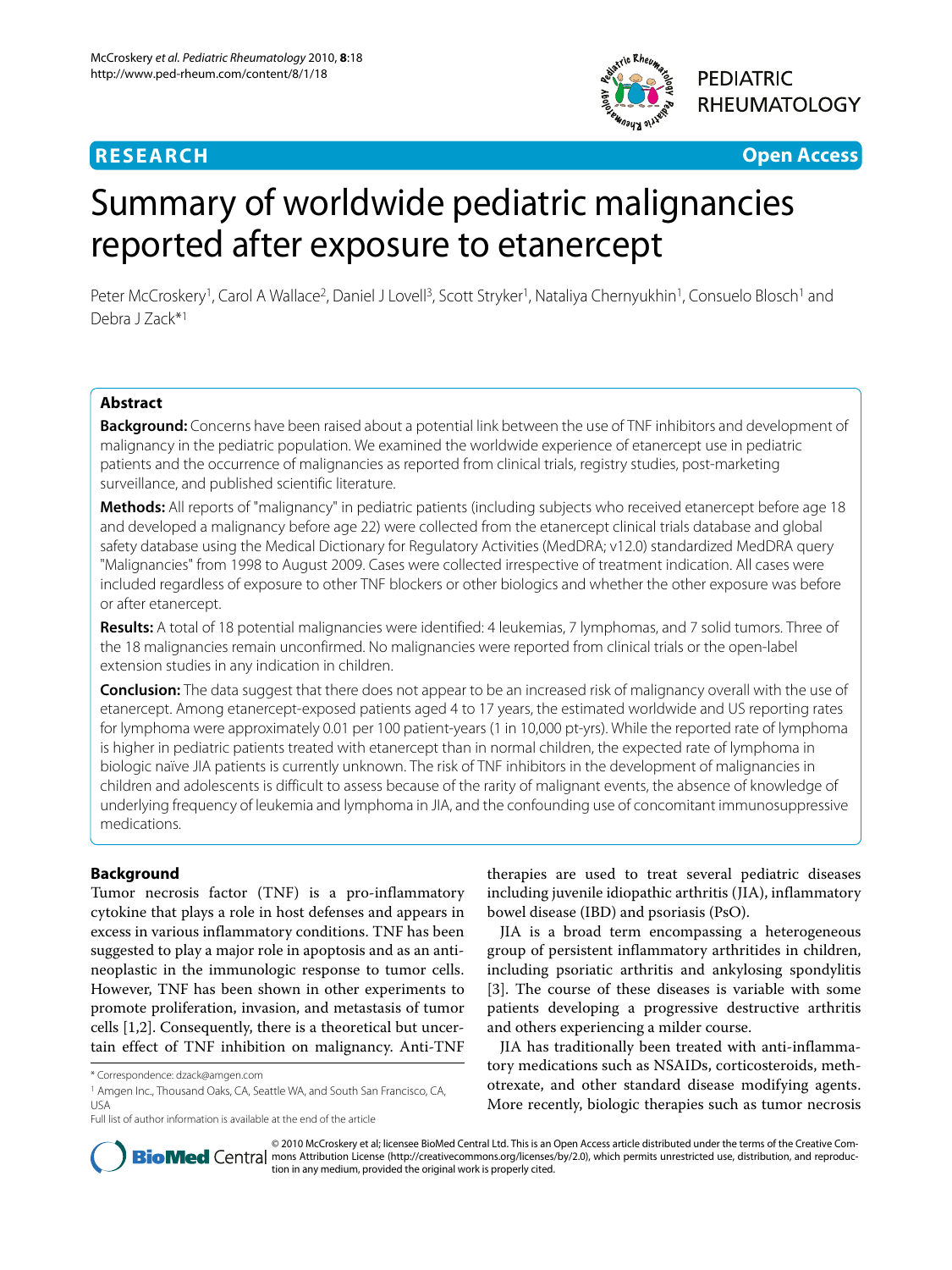factor (TNF) inhibitors have been added to the treatment armamentarium with dramatic improvement in both the signs and symptoms of JIA as well as outcomes [\[4-](#page-7-0)[9](#page-7-1)].

However, concerns have been raised recently about a potential link between the use of TNF inhibitors and the development of malignancy [[10](#page-7-2)[-12](#page-7-3)]. Conflicting reports have appeared in the literature regarding the influence of TNF inhibitors on rates of lymphomas and solid malignancies in adults [[1,](#page-6-0)[13](#page-7-4)[-18](#page-7-5)]. In addition, several case reports have suggested the use of TNF inhibitors may be associated with development of malignancies in children [[19,](#page-7-6)[20\]](#page-7-7). The difficulty in the interpretation of the data stems, in large part, from the low number of JIA patients, the rarity of malignant events, and the lack of an appropriate comparator group of untreated JIA patients. Furthermore, at certain age ranges during childhood, there is an increased background risk to develop either leukemia (younger ages) or lymphoma (teen years) [[21](#page-7-8),[22](#page-7-9)].

One of the most commonly used TNF inhibitors to treat JIA is etanercept, a fully human soluble receptor Fc fusion protein that binds specifically to TNF. Etanercept has been approved since 1999 for the treatment of polyarticular course JIA in children 2 years and older [[10\]](#page-7-2). Here we present the worldwide experience of etanercept use in pediatric patients and the occurrence of potential malignancies as reported from clinical trials, registry studies, and post-marketing surveillance over the 11-year period from 1998 to 2009. The purpose of this communication is to fully disclose all malignant events in pediatric patients in the entire worldwide etanercept safety database in an attempt to provide information for providers and patients' families to use in their decisions about appropriate JIA therapy.

## **Methods**

All reports of "malignancy" in pediatric patients (defined as patients who received etanercept before age 18 and who developed a malignancy before age 22) were collected from the sponsor companies' (Amgen and Wyeth [Pfizer]) etanercept clinical trial database and global safety database, using the Standardized Medical Dictionary for Regulatory Activities (MedDRA) Queries (SMQ) version 12.0 term "Malignancies" from 1998 to 13 August 2009. The selection of the age groups was at the recommendation of the US Food and Drug Administration (FDA) and was intended to provide a follow-up observation period of at least 4 years after initiating etanercept therapy. The search of the global safety database included medically confirmed and unconfirmed, serious and nonserious reports of malignancy where etanercept was identified as a suspect, co-suspect, or suspect interacting medication. Cases were collected irrespective of treatment indication and whether treatment was for an approved or unapproved use. All cases were retrieved independently of the reported relationship to causality, and all cases were included regardless of exposure to other TNF inhibitors or other biologics and regardless of whether the exposure to these other agents occurred before or after etanercept. The etanercept global safety database comprises reports from "all sources", including clinical studies (serious adverse events only), open-label extension studies, registry studies, and spontaneous reports (including those from consumers, healthcare professionals, published scientific literature, other companies, and health authorities; and consumer-solicited reports). The published scientific literature is searched weekly using a standardized broad search strategy including "etanercept" and adverse event terms, across bibliographic databases that include ADIS Reactions, BIOSIS, EMBASE and MEDLINE. Individual case reports are identified involving any adverse events associated with etanercept use. Identified cases are entered into the global safety database regardless of the disease state or age of the patient.

All cases were reviewed to identify those with a reported preferred term indicating malignancy. Cases with the following preferred terms were not considered as reports of malignancy and were excluded: bladder cyst, breast cyst, cyst, dermal cyst, fibrous histiocytoma, hemorrhagic ovarian cyst, histiocytosis hematophagic, marrow hyperplasia, melanocytic nevus, myelodysplastic syndrome, neoplasm, neoplasm skin, ovarian cyst, ovarian cyst ruptured, skin papilloma, and synovial cyst. The terms "neoplasm" and "neoplasm skin" were not considered as they are defined as indicating a lesion that is a new growth but do not necessarily imply malignancy. Patients in whom events occur corresponding to these 2 terms and who in fact have a malignancy would be identified by the description of the specific type of malignancy. Cases where the start of etanercept exposure occurred after the age of 18 were not included, with the exception of a single case where etanercept was initiated in a patient aged 18 years and 3 months. Following medical review, cases were grouped first by type of malignancy (leukemia, lymphoma, solid tumor) and then by the age of the patient at the time of diagnosis.

Etanercept exposure was estimated by using the overall commercial market patient-years of exposure for the US and world and applying the proportion of all etanercept use estimated to fall in the age-groups 4 to 11; 12 to 17, and 18 to 22 years. These age-specific proportions were derived from US data from 2 sources: a user survey covering 1998-2002 and a commercial prescription database for the time period from 2005-2009. Calculated estimated US reporting rates of pediatric malignancies with etanercept were compared with US incidence rates for all childhood malignancies as estimated by the Surveillance, Epidemiology, and End Results (SEER) Program of the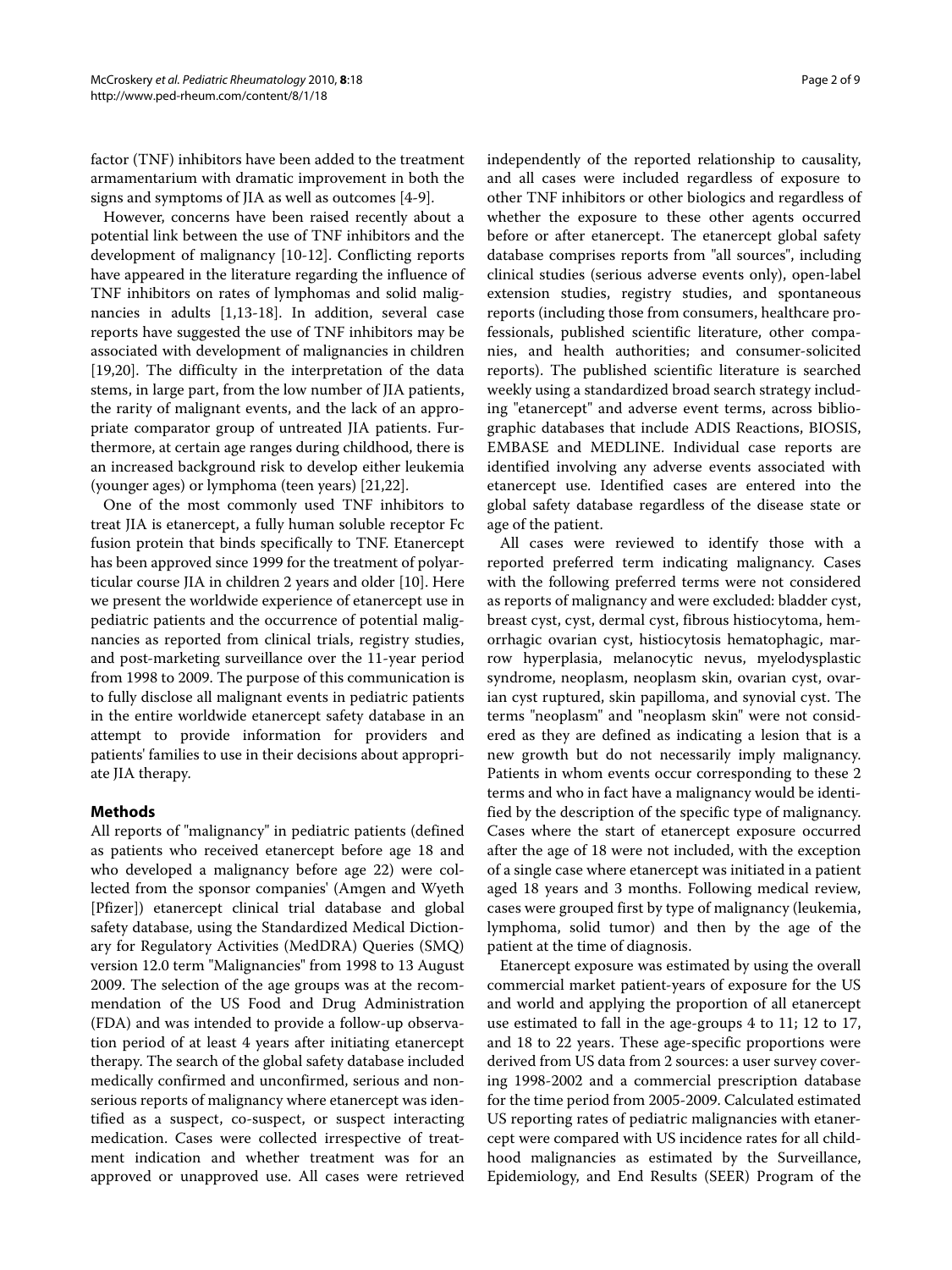National Cancer Institute [[23\]](#page-7-10), which collects and reports cancer incidence and survival data from cancer registries covering approximately a quarter of the US population, including children.

## **Results**

No malignancies have been reported to date in any of the randomized controlled clinical trials or open-label extension trials of etanercept in pediatric patients with JIA or psoriasis, which represents 725 patients and 1826 patient-years of exposure as of December 2009. In the worldwide post-marketing and registry experience from 1998 to August of 2009, a total of 18 potential cases of malignancies in pediatric or young adult patients with etanercept exposure were identified and are described in Table 1[\[5](#page-7-11)[,20](#page-7-7),[24](#page-7-12)]. Identified malignancies included 4 cases of leukemia, 7 cases of lymphoma, and 7 cases of solid tumors among patients ranging in age from 4 to 21 years. In 3 cases (Cases 1, 13, and 16), the reported malignancies could neither be confirmed nor ruled out because of a lack of medical history, relevant confirmatory test results, and treatment details. Similarly, in Case 4, the diagnosis of lymphoma remains unconfirmed; test results and biopsies are consistent with acute myelocytic leukemia only.

In the majority of cases, patients had received one or more concomitant medications; methotrexate was most common (Table 1). Several patients had received other biologic therapies besides etanercept, and in Cases 5 and 6, patients had received other TNF-inhibitor therapies for more than a year after receiving etanercept. In addition, several patients were treated with a number of immunosuppressants, including azathioprine, cyclosporine, cyclophosphamide, mycophenolate, leflunomide, and corticosteroids. Some of these agents have been associated with increased risk of malignancy, especially lymphomas [[25](#page-7-13),[26](#page-7-14)].

An additional 4 cases were retrieved in the initial search but were later excluded because the malignancy was either pre-existing or subsequently disproven. In one case, a 14-year old had a history of renal cell carcinoma that preceded the use of etanercept therapy for idiopathic pneumonia syndrome. The renal cell carcinoma disease progression continued throughout etanercept treatment. In a second case, acute myeloid leukemia recurrence was reported in a 12-year old. The acute myeloid leukemia preceded the initiation of etanercept therapy. A third case was a report of myelodysplastic syndrome in a 17-year old who had been receiving etanercept for juvenile arthritis for 4 years, but upon medical review the adverse event was considered to be pancytopenia due to myelosuppressive therapy. The patient fully recovered with discontinuation of the DMARD. Finally, follow up with the reporting physician on a case of "possible lymphoma" in a

17-year old revealed that the initially considered diagnosis of lymphoma was never confirmed, and the patient was fully recovered by August 2008.

Worldwide exposure to etanercept among pediatric patients as of July 2009 was estimated at 49,716 patientyears for patients 4 to 17 years old and 33,887 patientyears for patients 18 to 22 years old. Corresponding US exposure was estimated to be 33,409 and 22,349 patientyears, respectively. Reporting rates for malignancies calculated using these exposure estimates are listed in Table 2. By definition, observed case counts in Table 2 for patients with onset of malignancy at age 18 to 22 years did not include cases with exposure after age 18, thus only the reporting rates for the 4-to-17-year-old age group are included for comparison with the incidence rates in normal children. Among etanercept-exposed patients aged 4 to 17 years, the estimated worldwide reporting rate for all malignancies was approximately 0.02 per 100 patient-years and the estimated US reporting rate was slightly less at 0.015 per 100 patient-years. Incidence rates for all malignancies from the US SEER database (2001-2005) are 0.0119 and 0.0169 per 100 person-years for the age groups of 4 to 11 and 12 to 17 years, respectively [[23](#page-7-10)]. The expected malignancy rate for all malignancies in the normal population age group from 4 to 17 years weighted for age distribution is 0.0147 per 100 person-years. The combined rate for all malignancies between those reported for etanercept in this age group and the incidence in normal children are therefore in a similar range at about 1.5 per 10,000 person-years.

Among etanercept-exposed patients aged 4 to 17 years, the estimated worldwide and US reporting rates for lymphoma were approximately 0.01 per 100 patient-years (1 in 10,000 pt-yrs). Incidence rates for lymphoma in a normal pediatric population from the US SEER database (2001-2005) are lower, but notably increase with increasing age: 0.00147 per 100 person-years for ages 4 to 11 and 0.0035 per 100 person-years for ages 12 to 17 [\[23](#page-7-10)]. Weighted for the age distribution, the expected rate in normal children aged 4 to 17 from the SEER database is 0.0026 per 100 pt-yrs (0.26 in 10,000 pt-yrs). The estimated relative risk of lymphoma in etanercept-treated patients in the 4-to-17-year-old age group as compared with the healthy US population is approximately 3.8. The expected rate of lymphoma in untreated pediatric patients with JIA or other inflammatory conditions is unknown.

## **Discussion**

Concern has been raised about occurrence of malignancies in pediatric patients using TNF inhibitor therapy. In etanercept clinical trials representing 725 patients and 1826 patient-years, there have been no reported cases of malignancy. Here we provide detail on the 18 potential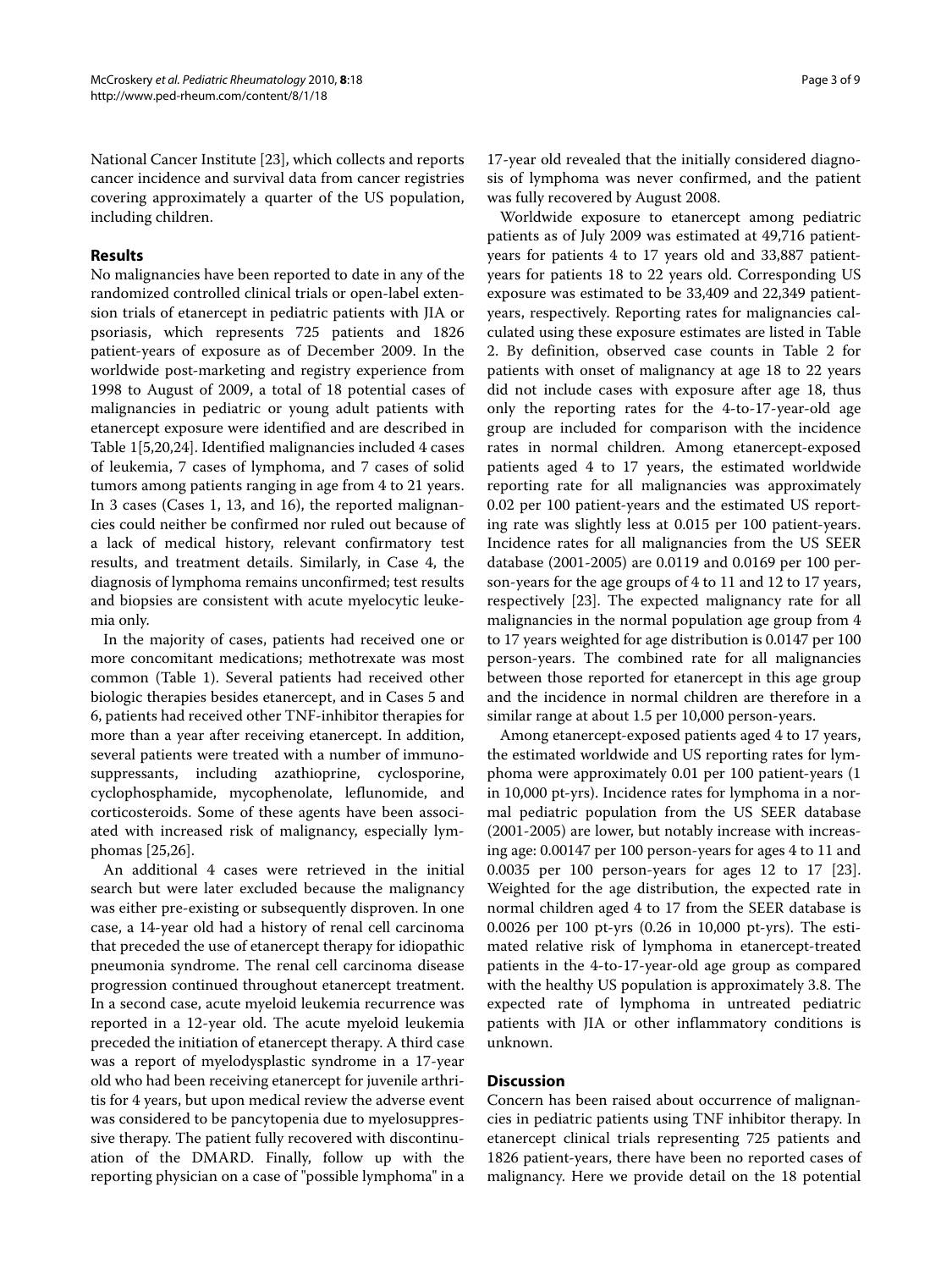## **Table 1: Pediatric Malignancy Cases Observed in the Worldwide Safety Database from 1998 to August 13, 2009**

| Case           | <b>Ageat malignancy</b><br>diagnosis/Sex | <b>Preferred term</b>               | Country | Length of exposure to<br><b>ETN</b> | <b>Indication</b>                | <b>Confounding medications</b>                                                                                                                                                | <b>Additional comments</b>                                  |
|----------------|------------------------------------------|-------------------------------------|---------|-------------------------------------|----------------------------------|-------------------------------------------------------------------------------------------------------------------------------------------------------------------------------|-------------------------------------------------------------|
|                | 10 M                                     | Leukemia                            | US      | 4 months                            | Polyarthritis                    | Methylprednisolone                                                                                                                                                            | Malignancy unconfirmed                                      |
| 2              | 7 M                                      | Acute lymphocytic<br>leukemia       | DE      | "a few months"                      | Polyarthritis                    | $MTX - 1$ yr                                                                                                                                                                  | History of splenomegaly<br>prior to starting etanercept     |
| 3              | 4 M                                      | Acute lymphocytic<br>leukemia       | DE      | 8 doses over 3 mos                  | JIA (Still's)                    | MTX - 6 mos<br>Prednisolone                                                                                                                                                   | Family history of cancer                                    |
|                | 19 M                                     | Acute myeloid<br>leukemia, lymphoma | US      | 1.5 years                           | Ankylosing<br>spondylitis        | Prednisone                                                                                                                                                                    | Lymphoma remains<br>unconfirmed<br>Family history of cancer |
| 5              | 9 M                                      | Hodgkin's lymphoma,<br>Stage IV B   | US      | ETN for 1 yr; D/C'd                 | JIA diagnosed at<br>11 mo of age | MTX - 4 yrs, Cyclosporine - 6 mo, Mycophenolate<br>mofetil - 7 mo, Infliximab - 3.5 yrs                                                                                       | Reported in [1]                                             |
| 6              | 10F                                      | Hodgkin's lymphoma<br>stage2a       | US      | ETN for 1 yr at age 2               | JIA diagnosed at<br>19 mo old    | MTX - 3.7 yrs, Infliximab - 2 doses, Leflunomide - 18<br>mo, Kineret - 1 mo, IV cyclophosphamide - 5 mos,<br>Thalidomide - 7 mo, Rituximab - 2 doses,<br>Adalimumab - 2.4 yrs | Reported in [1]                                             |
| $\overline{7}$ | 14 M                                     | Diffuse large Bcell<br>lymphoma     | DE      | 7 years                             | <b>JIA</b>                       | <b>MTX</b>                                                                                                                                                                    |                                                             |
| 8              | 15F                                      | Hodgkin's lymphoma,<br>stage 2      | US      | 4 years                             | <b>JIA</b>                       | <b>MTX</b>                                                                                                                                                                    | Reported in [1]                                             |
| 9              | 18F                                      | <b>Bcell lymphoma</b>               | GB      | 3 years                             | <b>JIA</b>                       | MTX, azathioprine, cyclosporine                                                                                                                                               |                                                             |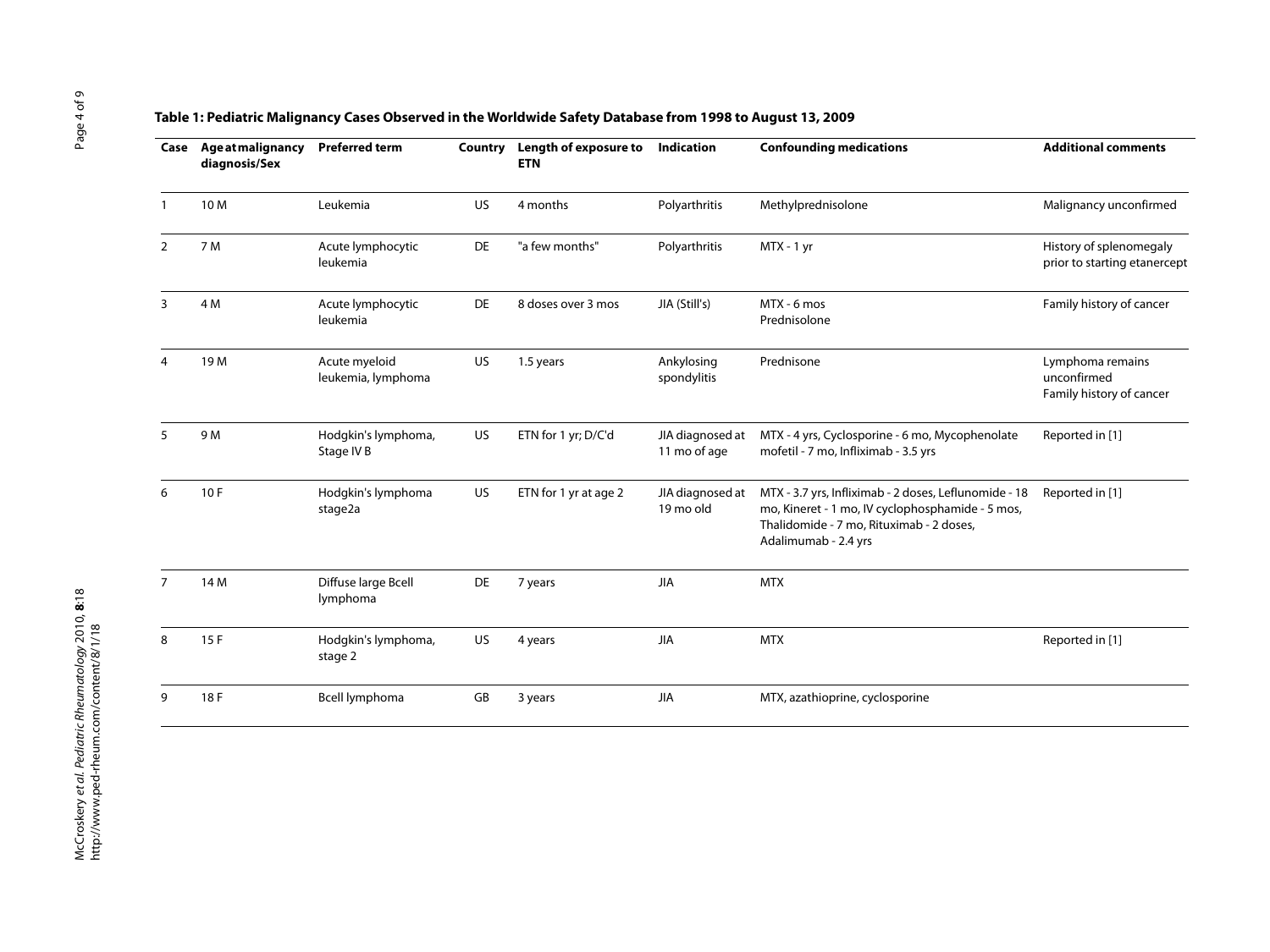| 10 | 16F  | Lymphomatoid<br>papulosis (lymphoma) | <b>DE</b> | 20 months from 7/2004<br>to 3/2006 | <b>Vasculitis</b><br>diagnosed in 3/<br>94 at age 1.5 yr | MTX 7/98-12/04, Cyclophosphamide 6/07 - 7/07,<br>Azathioprine 9/07 - 11/07, Adalimumab 3/06 - 5/07,<br>Infliximab 5/07 - 7/07, Rituximab 2/08-3/08,<br>Abatacept 10/08 - 11/08, Prednisolone | Lymphomatoid papulosis<br>by biopsy in 2002;<br>confirmed in 12/08<br>Lymphoma diagnosed<br>2/09, unknown type<br>secondary to steroid<br>therapy<br>Off label use for "vasculitis" |
|----|------|--------------------------------------|-----------|------------------------------------|----------------------------------------------------------|----------------------------------------------------------------------------------------------------------------------------------------------------------------------------------------------|-------------------------------------------------------------------------------------------------------------------------------------------------------------------------------------|
| 11 | 21F  | Hodgkin's lymphoma,<br>stage 2a      | US        | 3.5 years                          | JIA diagnosed at<br>age 14                               | MTX - 6 yrs up to 25 mg/wk                                                                                                                                                                   | Reported in [2]                                                                                                                                                                     |
| 12 | 16 M | Yolk sac tumor                       | DE        | 29 days                            | JIA                                                      | MTX - 5 mo Prednisone                                                                                                                                                                        |                                                                                                                                                                                     |
| 13 | 17   | <b>Bladder cancer</b>                | US        | <b>NR</b>                          | <b>NR</b>                                                | No medical information                                                                                                                                                                       | Malignancy unconfirmed                                                                                                                                                              |
| 14 | 18 F | Papillary thyroid cancer             | US        | 4 years                            | JIA diagnosed at<br>age 10                               |                                                                                                                                                                                              |                                                                                                                                                                                     |
| 15 | 18 M | Thyroid cancer                       | DE        | 11 months                          | Spondylo-<br>arthropathy                                 | <b>MTX</b>                                                                                                                                                                                   | Reported in [3].                                                                                                                                                                    |
| 16 | 18F  | Thyroid nodule (thyroid<br>neoplasm) | GB        | 6 months                           | NR but subject in<br>JIA registry                        | <b>MTX</b>                                                                                                                                                                                   | Thyroid nodule,<br>malignancy unconfirmed                                                                                                                                           |
| 17 | 19F  | Malignant melanoma                   | GB        | 11 months                          | <b>Psoriatic arthritis</b><br>diagnosed<br>age 10        | <b>MTX</b>                                                                                                                                                                                   |                                                                                                                                                                                     |
| 18 | 18F  | Malignant melanoma                   | GB        | 11 months                          | Psoriatic<br>arthritis, JIA                              |                                                                                                                                                                                              | Pregnant; pre-existing<br>pigmented nevus with<br>change noted during first<br>trimester of pregnancy                                                                               |

## **Table 1: Pediatric Malignancy Cases Observed in the Worldwide Safety Database from 1998 to August 13, 2009 (Continued)**

DE = Germany; GB = Great Britain; JIA = Juvenile idiopathic arthritis; MTX = methotrexate NR = Not Reported; US = United States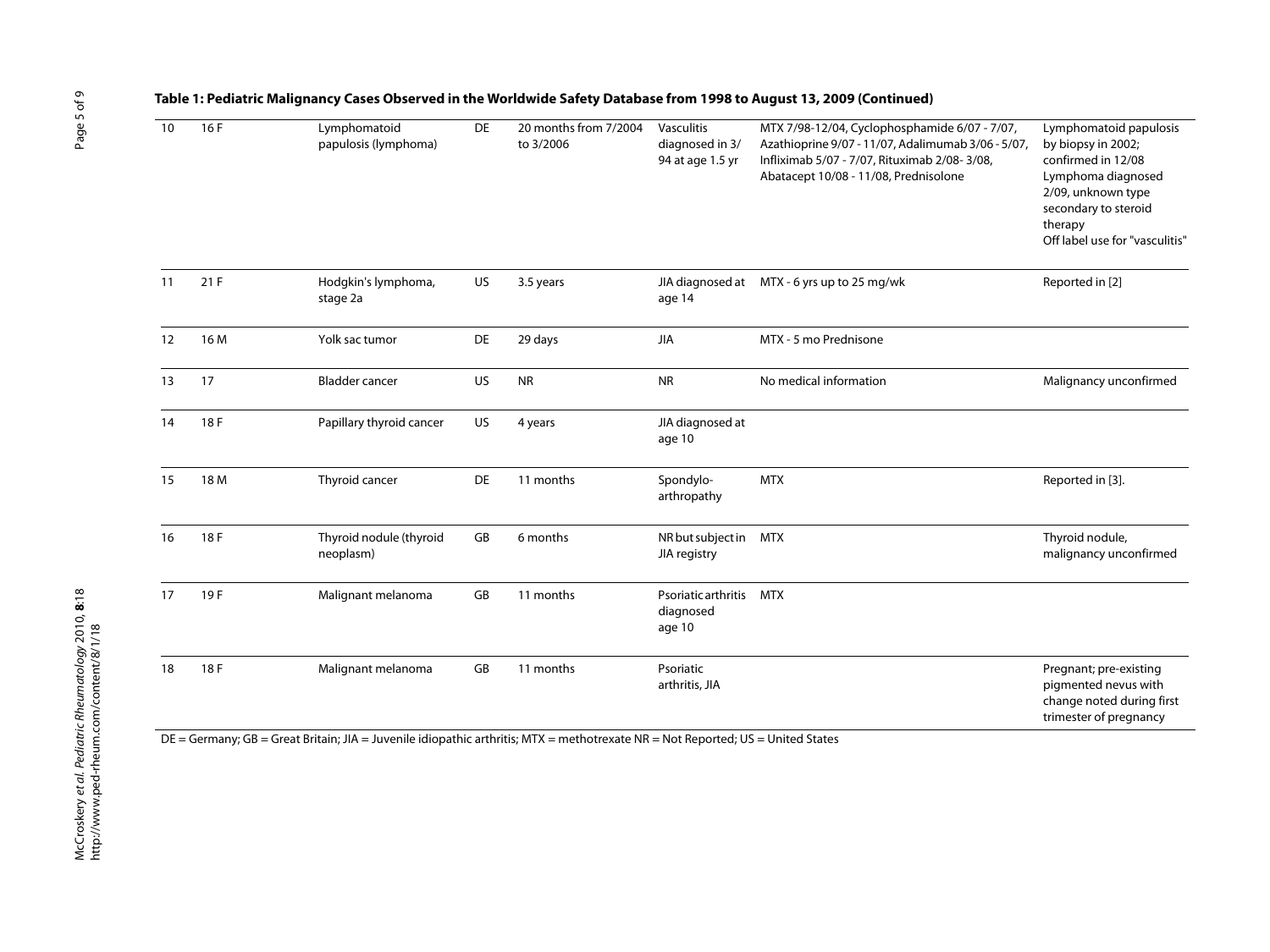|                                                         | 4-17 years |           | 18-22 years |          |
|---------------------------------------------------------|------------|-----------|-------------|----------|
|                                                         | Worldwide  | <b>US</b> | Worldwide   | บร       |
| Estimated exposure to etanercept (PY) through July 2009 | 49,716     | 33,409    | 33,887      | 22,349   |
| All malignancies (rate/100 PY)                          | 0.020      | 0.015     | $0.024*$    | $0.013*$ |
| Lymphoma (rate/100 PY)                                  | 0.010      | 0.009     | $0.006*$    | $0.004*$ |

## **Table 2: Estimated Reporting Rate of All Malignancies and Lymphoma per 100 Patient-years (PY) of Etanercept Exposure**

\*Calculated reporting rate for those age 18-22 years includes only cases with exposure prior to age 19 and does not includes cases with first etanercept exposure at age 19-22.

cases of malignancy (15 documented) reported worldwide in pediatric patients receiving etanercept over the years from 1998 to August 2009.

Several factors make it difficult to interpret the results of our findings. For example, assessing causality is often difficult. It is well known that children with certain malignancies, particularly leukemia, may initially present with musculoskeletal symptoms similar to early signs of JIA [[27-](#page-7-15)[29](#page-7-16)]. Studies examining the differential diagnosis of acute lymphoblastic leukemia (ALL) and JIA have revealed that some children presenting with JIA-like symptoms are later diagnosed with ALL, with a time delay of diagnosis ranging from weeks to several months [[30,](#page-7-17)[31\]](#page-7-18). Three of the four leukemia cases reported herein (Cases 1, 2 and 3-all cases of ALL) were diagnosed within 4 months of the patients initiating etanercept therapy and likely represent this overlap in symptomatology before identification of the underlying malignancy.

Secondly, in adults the RA disease itself appears to predispose patients to increased rates of malignancy, particularly lymphoma and leukemia, and patients with the highest disease severity have the most increased risk [\[15-](#page-7-19) [17](#page-7-20),[32-](#page-7-21)[35\]](#page-7-22). Malignancy rates in adult RA patients treated with TNF inhibitors have been evaluated in a number of clinical trials, databases, and registries. The body of available evidence suggests that overall malignancy rates are not increased with TNF inhibitor treatment as compared with an RA population receiving traditional DMARDs alone (ie, no TNF inhibitor) or with the general population. Reported standard incidence ratios for all TNF inhibitors combined have been in the range of 0.94 to 1.1 [[36-](#page-7-23)[39](#page-7-24)]. However, lymphoma risk appears to be higher in adult RA patients using TNF-inhibitors as compared to that of the general population, but appears to be similar or only slightly elevated when compared with a background RA population [\[15](#page-7-19)[,36](#page-7-23)-[41\]](#page-7-25). While the safety experience with TNF inhibitors in adult RA patients may provide some insights into the pediatric population, it is important to note that RA and JIA are different diseases and the association of the adult RA disease state with increased risk for lymphoma or leukemia may or may not translate into an increased risk in the JIA population.

The background rates of malignancies in pediatric patients with chronic untreated JIA are not known because malignancies are uncommon in children as a group and because JIA itself is an uncommon disease, although the rate of lymphoproliferative cancers in JIA in the pediatric group has been estimated recently to be 3.8 times the rate in healthy children [[42](#page-8-0)]. Long-term patient registries adequate to measure the risk do not exist. It is possible that chronic active inflammation in children with JIA might also predispose to increased rates of malignancy as suggested in adults.

Thirdly, most JIA patients are not left untreated and so they receive concomitant therapies such as MTX or other immunosuppressives (eg, azathioprine, cyclosporine, cyclophosphamide) that have been associated with increased development of malignancies [[25](#page-7-13),[26](#page-7-14)]. Development of Hodgkin's lymphoma and other malignancies in adults with RA and children with JIA receiving MTX has been described in several published case reports [[19,](#page-7-6)[43,](#page-8-1)[44\]](#page-8-2), but a systematic evaluation of the risk of malignancy in pediatric patients with JIA receiving MTX is not available. Similarly, there is no accurate way to assign causality in cases where many different therapies have been used over time, including multiple DMARDs and biologic agents (see, for example, Cases 5, 6, 9, and 10).

Finally, 4 of the 18 cases identified are questionable as 3 did not have enough information in the post-marketing report to be able to confirm or reject the case (Cases 1, 13, and 16), and 1 other had the diagnosis of malignancy made within 1 month of onset of therapy (Case 12). These cases were still included in this analysis and in reporting rate estimates.

In addition to describing the reported cases, we used estimated etanercept exposure rates to calculate estimated reporting rates for malignancies. Information on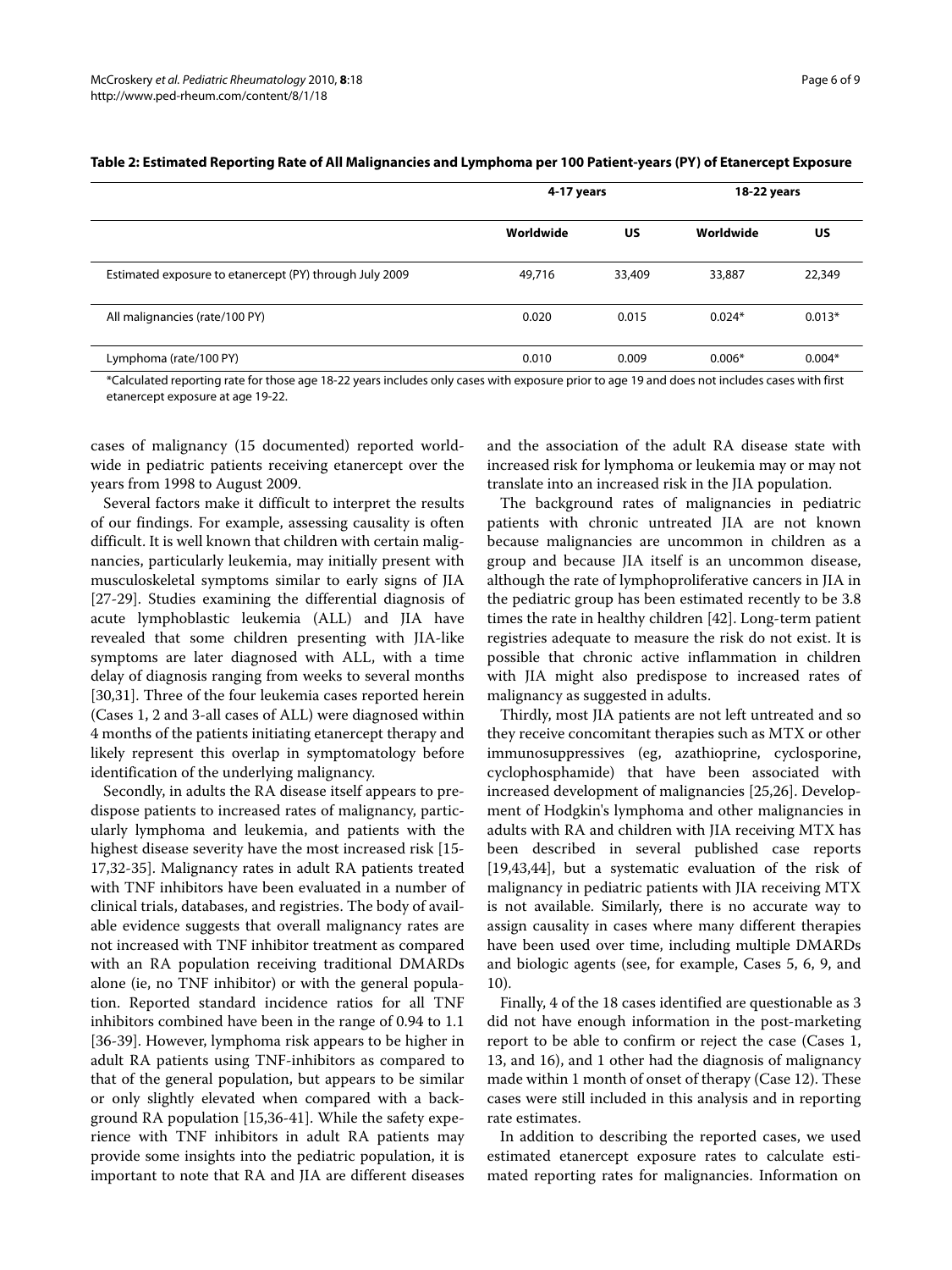the age distribution of estimated etanercept exposure was limited to U.S. information, and the proportion of exposure in the youngest age groups was small; therefore, the estimates can only be considered approximations. Other known limitations of post-marketing surveillance data include underreporting or stimulated reporting, surveillance bias, case ascertainment, and case validation. Thus, these reporting rates do not represent occurrence rates or estimates of incidence rates based on observation time. Occurrence rates are best obtained from clinical or epidemiological studies or population registries such as SEER where both exposure time and event number can be more accurately ascertained. Because of these constraints, the best estimate for malignancy rates in children from this study is derived from the US data for the 4-to-17-year age group. We observed 5 US cases of malignancy in 33,409 patient-years in the 4-to-17-year age group in our analysis (Cases 1, 5, 6, 8, and 13; 1 confirmed lymphoma case, 2 confirmed but highly confounded lymphoma cases, and 2 unconfirmed cases [leukemia and bladder cancer]). This is consistent with the expected total of about 5 US malignancies in this age group based on age-specific data from the US SEER database using a similarly sized population of normal children and a similar number of years of follow-up. Utilizing similar data for rates of lymphoma in general populations of children of these ages, approximately 1 lymphoma case would have been expected whereas our study found 3 US cases in the population of JIA. As discussed above, the background rates of lymphoma in untreated JIA populations are not known. Caution should be exercised in these comparisons because of the limitations of post-marketing surveillance data as listed above.

None of the identified malignancies with etanercept occurred in Crohn's disease patients, most likely because etanercept is not approved for this indication. Other TNF inhibitors are approved for use in this population, however, and malignancies associated with TNF inhibitor use in pediatric patients with Crohn's disease have been reported [[45](#page-8-3),[46](#page-8-4)]. Factors involved in the development of malignancy in patients with Crohn's disease may differ from those in patients with JIA since children with chronic severe Crohn's disease have a risk of developing hepatosplenic T cell lymphoma [[46](#page-8-4)]. Because the children with the most severe cases of either JIA or Crohn's disease are also the children most likely to be treated with anti-TNF therapy, it is difficult to make a determination of causality.

## **Conclusions**

In summary, we identified 18 potential malignancies worldwide in pediatric and young adult patients receiving etanercept over 11 years of experience. The development of a malignancy following etanercept is rare, roughly 1.5

cases in 10,000 pt-yrs. The data suggest that there does not appear to be an increased risk of malignancy overall with the use of etanercept in children. While the reported rate of lymphoma is higher in pediatric patients treated with etanercept than in normal children, the expected rate of lymphoma in JIA patients is currently unknown, although a recent study notes that there is a significantly elevated risk of incident lymphoproliferative cancers in biologic-naïve JIA patients. In addition, the risk of etanercept use in the development of malignancies in children and adolescents is difficult to assess because of the low incidence and prevalence of JIA, the rarity of malignant events in children, the ability of some forms of malignancy to present with symptoms mimicking JIA, the absence of knowledge of the underlying frequencies of specific malignancies in untreated JIA, and the confounding use of concomitant immunosuppressive medications.

#### **Abbreviations**

ALL: acute lymphocytic leukemia; DE: Germany; DMARD: disease-modifying anti-rheumatic drug; FDA: Food and Drug Administration; GB: Great Britain; JIA: juvenile idiopathic arthritis; MedDRA: Medical Dictionary for Regulatory Activities; MTX: methotrexate; NR: not reported; NSAID: nonsteroidal anti-inflammatory drug; PY: patient-year; RA: rheumatoid arthritis; SEER: Surveillance, Epidemiology, and End Results (program); SMQ: standardized MedDRA query; TNF: tumor necrosis factor; US: United States;

#### **Competing interests**

C. Wallace reports receiving research grants from Amgen, Centocor and Pfizer. D. Lovell reports receiving research grants and/or consulting or Speaker fees from Abbot, Amgen, Bristol-Meyers Squibb, Centocor, Hoffmann-La Roche Inc, Novartis, Inc, Pfizer, Regeneron, UBC, Wyeth Pharmaceuticals, and Xoma, Inc. P. McCroskery, S. Stryker, N. Chernyukhin, C. Blosch, and D.J. Zack are full-time employees of Amgen Inc and own stock or stock options in Amgen Inc.

#### <span id="page-6-3"></span>**Authors' contributions**

PM and DJZ conceived the analysis; PM, SS, NC, and CB conducted the database searches; all authors contributed to the analysis and interpretation of the data. The initial manuscript draft was written with the help of a medical writer based on guidance from PM, DJZ, CAW, and DJL; all authors critically reviewed and revised drafts; and all authors approved the final version.

#### <span id="page-6-5"></span><span id="page-6-4"></span>**Acknowledgements**

Holly Brenza Zoog, PhD, of Amgen Inc. provided medical writing assistance for this article. This study was sponsored by Immunex Corporation, a wholly owned subsidiary of Amgen Inc., and by Wyeth Pharmaceuticals, which was acquired by Pfizer Inc. in October 2009.

#### **Author Details**

1Amgen Inc., Thousand Oaks, CA, Seattle WA, and South San Francisco, CA, USA , 2University of Washington and Seattle Children's Hospital, Seattle, WA, USA and 3Cincinnati Children's Hospital Medical Center, Cincinnati, OH, USA

#### Received: 26 March 2010 Accepted: 14 June 2010 Published: 14 June 2010

#### **References**

- <span id="page-6-0"></span>Bongartz T, Sutton AJ, Sweeting MJ, Buchan I, Matteson EL, Montori V: Anti-TNF antibody therapy in rheumatoid arthritis and the risk of serious infections and malignancies: systematic review and metaanalysis of rare harmful effects in randomized controlled trials**.** JAMA 2006, 295:2275-2285.
- <span id="page-6-1"></span>2. Bradley JR: TNF-mediated inflammatory disease**.** J Pathol 2008, 214:149-160.
- <span id="page-6-2"></span>3. Ravelli A, Martini A: Juvenile idiopathic arthritis**.** Lancet 2007, 369:767-778.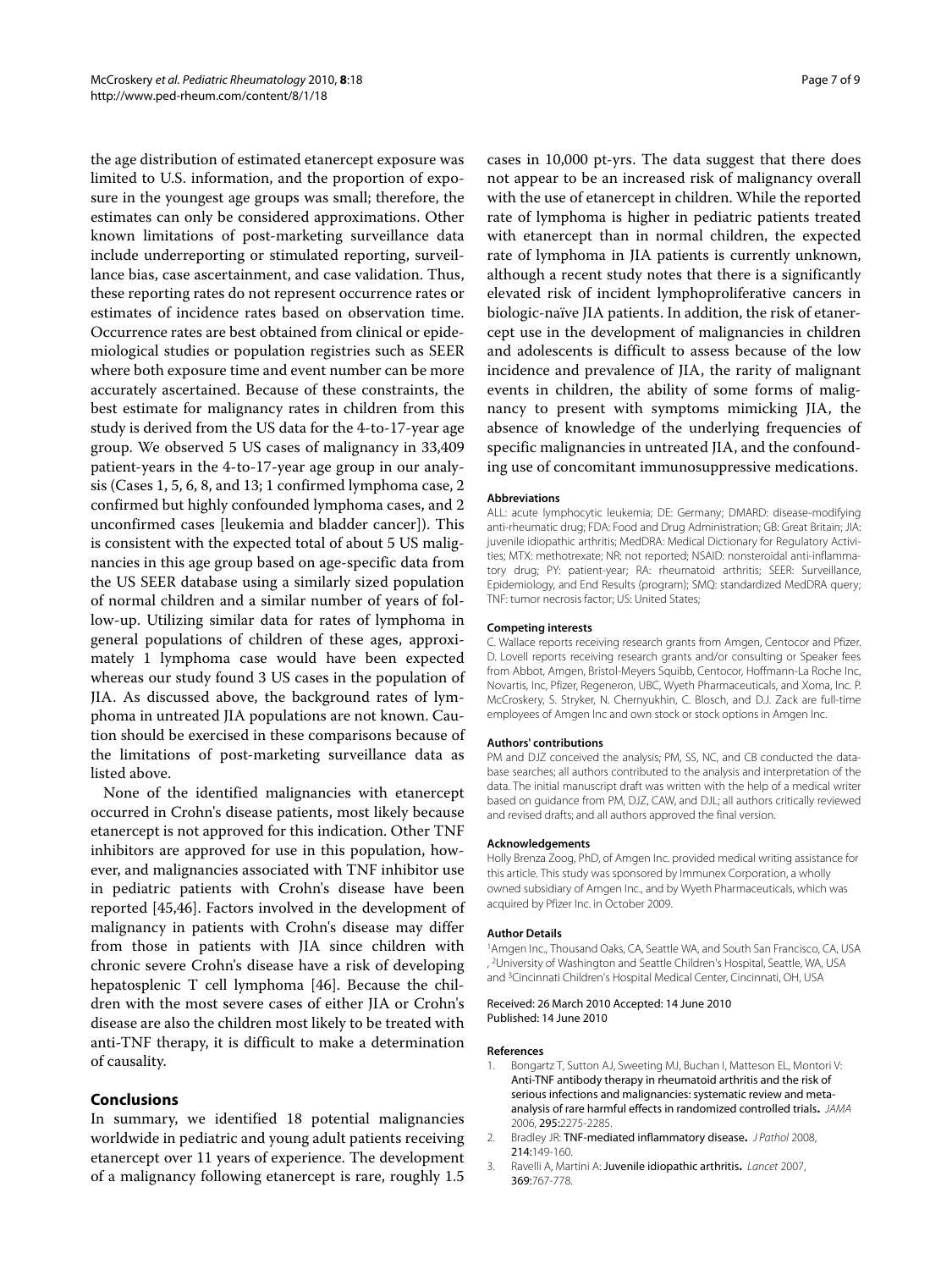- <span id="page-7-0"></span>4. Foster H, Rapley T, May C: Juvenile idiopathic arthritis: improved outcome requires improved access to care**.** Rheumatol 2010, 49:401-3.
- <span id="page-7-11"></span>5. Horneff G, Schmeling H, Biedermann T, Foeldvari I, Ganser G, Girschick HJ, Hospach T, Huppertz HI, Keitzer R, Küster RM, Michels H, Moebius D, Rogalski B, Thon A, Paediatric Rheumatology Collaborative Group: The German etanercept registry for treatment of juvenile idiopathic arthritis**.** Ann Rheum Dis 2004, 63:1638-1644.
- 6. Lovell DJ, Reiff A, Ilowite NT, Wallace CA, Chon Y, Lin SL, Baumgartner SW, Giannini EH, Pediatric Rheumatology Collaborative Study G: Safety and efficacy of up to eight years of continuous etanercept therapy in patients with juvenile rheumatoid arthritis**.** Arthritis Rheum 2008, 58:1496-1504.
- 7. Lovell DJ, Ruperto N, Goodman S, Reiff A, Jung L, Jarosova K, Nemcova D, Mouy R, Sandborg C, Bohnsack J, Elewaut D, Foeldvari I, Gerloni V, Rovensky J, Minden K, Vehe RK, Weiner LW, Horneff G, Huppertz HI, Olson NY, Medich JR, Carcereri-De-Prati R, McIlraith MJ, Giannini EH, Martini A, Pediatric Rheumatology Collaborative Study Group; Pediatric Rheumatology International Trials Organisation: Adalimumab with or without methotrexate in juvenile rheumatoid arthritis**.** N Engl J Med 2008, 359:810-820.
- 8. Ruperto N, Lovell DJ, Cuttica R, Wilkinson N, Woo P, Espada G, Wouters C, Silverman ED, Balogh Z, Henrickson M, Apaz MT, Baildam E, Fasth A, Gerloni V, Lahdenne P, Prieur AM, Ravelli A, Saurenmann RK, Gamir ML, Wulffraat N, Marodi L, Petty RE, Joos R, Zulian F, McCurdy D, Myones BL, Nagy K, Reuman P, Szer I, Travers S, Beutler A, Keenan G, Clark J, Visvanathan S, Fasanmade A, Raychaudhuri A, Mendelsohn A, Martini A, Giannini EH, Paediatric Rheumatology International Trials Organisation; Pediatric Rheumatology Collaborative Study Group: A randomized, placebo-controlled trial of infliximab plus methotrexate for the treatment of polyarticular-course juvenile rheumatoid arthritis**.** Arthritis Rheum 2007, 56:3096-3106.
- <span id="page-7-1"></span>Ruperto N, Lovell DJ, Cuttica R, Woo P, Meiorin S, Wouters C, Silverman ED, Balogh Z, Henrickson M, Davidson J, Foeldvari I, Imundo L, Simonini G, Oppermann J, Xu S, Shen YK, Visvanathan S, Fasanmade A, Mendelsohn A, Martini A, Giannini EH, Paediatric Rheumatology INternational Trials Organization (PRINTO); Pediatric Rheumatology Collaborative Study Group (PRCSG): Long-term efficacy and safety of infliximab plus methotrexate for the treatment of polyarticular-course juvenile rheumatoid arthritis: findings from an open-label treatment extension**.** Ann Rheum Dis 2010, 69:718-722.
- <span id="page-7-2"></span>10. Enbrel (etanercept) US Prescribing Information [[http://](http://www.enbrel.com/prescribing-information.jsp) [www.enbrel.com/prescribing-information.jsp](http://www.enbrel.com/prescribing-information.jsp)]
- 11. Humira (adalimumab) Prescribing Information [\[http://](http://www.rxabbott.com/pdf/humira.pdf) [www.rxabbott.com/pdf/humira.pdf\]](http://www.rxabbott.com/pdf/humira.pdf)
- <span id="page-7-3"></span>12. Remicade (infliximab) Prescribing Information [\[http://](http://www.remicade.com/remicade/assets/HCP_PPI.pdf) [www.remicade.com/remicade/assets/HCP\\_PPI.pdf](http://www.remicade.com/remicade/assets/HCP_PPI.pdf)]
- <span id="page-7-4"></span>13. Askling J, Baecklund E, Granath F, Geborek P, Fored M, Backlin C, Bertilsson L, Cöster L, Jacobsson LT, Lindblad S, Lysholm J, Rantapää-Dahlqvist S, Saxne T, van Vollenhoven R, Klareskog L, Feltelius N: Anti-tumour necrosis factor therapy in rheumatoid arthritis and risk of malignant lymphomas: relative risks and time trends in the Swedish Biologics Register**.** Ann Rheum Dis 2009, 68:648-653.
- 14. Askling J. Bongartz T: Malignancy and biologic therapy in rheumatoid arthritis**.** Curr Opin Rheumatol 2008, 20:334-339.
- <span id="page-7-19"></span>15. Askling J, Fored CM, Baecklund E, Brandt L, Backlin C, Ekbom A, Sundström C, Bertilsson L, Cöster L, Geborek P, Jacobsson LT, Lindblad S, Lysholm J, Rantapää-Dahlqvist S, Saxne T, Klareskog L, Feltelius N: Haematopoietic malignancies in rheumatoid arthritis: lymphoma risk and characteristics after exposure to tumour necrosis factor antagonists**.** Ann Rheum Dis 2005, 64:1414-1420.
- 16. Askling J, Fored CM, Brandt L, Baecklund E, Bertilsson L, Feltelius N, Cöster L, Geborek P, Jacobsson LT, Lindblad S, Lysholm J, Rantapää-Dahlqvist S, Saxne T, Klareskog L: Risks of solid cancers in patients with rheumatoid arthritis and after treatment with tumour necrosis factor antagonists**.** Ann Rheum Dis 2005, 64:1421-1426.
- <span id="page-7-20"></span>17. Bongartz T, Warren FC, Mines D, Matteson EL, Abrams KR, Sutton AJ: Etanercept therapy in rheumatoid arthritis and the risk of malignancies: a systematic review and individual patient data metaanalysis of randomised controlled trials**.** Ann Rheum Dis 2009, 68:1177-1183.
- <span id="page-7-5"></span>18. Zink A, Askling J, Dixon WG, Klareskog L, Silman AJ, Symmons DPM: European biologicals registers: methodology, selected results and perspectives**.** Ann Rheum Dis 2009, 68:1240-1246.
- <span id="page-7-6"></span>19. Londino AV, Blatt J, Knisely AS: Hodgkin's disease in a patient with juvenile rheumatoid arthritis taking weekly low dose methotrexate**[.](http://www.ncbi.nlm.nih.gov/entrez/query.fcgi?cmd=Retrieve&db=PubMed&dopt=Abstract&list_uids=9632099)** J Rheumatol 1998, 25:1245-1246.
- <span id="page-7-7"></span>20. Yildirim-Toruner C, Kimura Y, Rabinovich E: Hodgkin's lymphoma and tumor necrosis factor inhibitors in juvenile idiopathic arthritis**.** J Rheumatol 2008, 35:1680-1681.
- <span id="page-7-8"></span>21. Advani AS, Hunger SP, Burnett AK: Acute Leukemia in Adolescents and Young Adults**[.](http://www.ncbi.nlm.nih.gov/entrez/query.fcgi?cmd=Retrieve&db=PubMed&dopt=Abstract&list_uids=19460579)** Semin Oncol 2009, 36:213-226.
- <span id="page-7-9"></span>22. Jaglowski SM, Linden E, Termuhlen AM, Flynn JM: Lymphoma in Adolescents and Young Adults**.** Semin Oncol 2009, 36:381-418.
- <span id="page-7-10"></span>23. Surveillance, Epidemiology, and End Results (SEER) Program [\[http://](http://www.seer.cancer.gov/) [www.seer.cancer.gov/](http://www.seer.cancer.gov/)]
- <span id="page-7-12"></span>24. Imundo L: Hodgkin's lymphoma associated with anti-TNF use in juvenile idiopathic arthritis: supplemental case report**.** J Rheumatol 2008, 35:1681.
- <span id="page-7-13"></span>25. Baker GL, Kahl LE, Zee BC, Stolzer BL, Agarwal AK, Medsger TA Jr: Malignancy following treatment of rheumatoid arthritis with cyclophosphamide. Long-term case-control follow-up study**.** Am J Med 1987, 83:1-9.
- <span id="page-7-14"></span>26. Kandiel A, Fraser AG, Korelitz BI, Brensinger C, Lewis JD: Increased risk of lymphoma among inflammatory bowel disease patients treated with azathioprine and 6-mercaptopurine**.** Gut 2005, 54:1121-1125.
- <span id="page-7-15"></span>27. Bradlow A, Barton C: Arthritic presentation of childhood leukaemia**.** Postgrad Med J 1991, 67:562-564.
- 28. Cabral DA, Tucker LB: Malignancies in children who initially present with rheumatic complaints**.** J Pediatrics 1999, 134:53-57.
- <span id="page-7-16"></span>29. Murray MJ, Tang T, Ryder C, Mabin D, Nicholson JC: Childhood leukaemia masquerading as juvenile idiopathic arthritis**[.](http://www.ncbi.nlm.nih.gov/entrez/query.fcgi?cmd=Retrieve&db=PubMed&dopt=Abstract&list_uids=15499113)** BMJ 2004, 329:959-961.
- <span id="page-7-17"></span>30. Marwaha RK, Kulkarni KP, Bansal D, Trehan A: Acute lymphoblastic leukemia masquerading as juvenile rheumatoid arthritis: diagnostic pitfall and association with survival**.** Ann Hematol 2010, 89:249-54. Epub 2009 Sep 2
- <span id="page-7-18"></span>31. Tafaghodi F, Aghighi Y, Yazdi HR, Shakiba M, Adibi A: Predictive plain Xray findings in distinguishing early stage acute lymphoblastic leukemia from juvenile idiopathic arthritis**.** Clin Rheumatol 2009, 28:1253-1258.
- <span id="page-7-21"></span>32. Askling J, Brandt L, Lapidus A, Karlen P, Bjorkholm M, Lofberg R, Ekbom A: Risk of haematopoietic cancer in patients with inflammatory bowel disease**.** Gut 2005, 54:617-622.
- Baecklund E, Iliadou A, Askling J, Ekbom A, Backlin C, Granath F, Catrina AI, Rosenquist R, Feltelius N, Sundstrom C, Klareskog L: Association of chronic inflammation, not its treatment, with increased lymphoma risk in rheumatoid arthritis**.** Arthritis Rheum 2006, 54:692-701.
- 34. Mellemkjaer L, Linet MS, Gridley G, Frisch M, Moller H, Olsen JH: Rheumatoid arthritis and cancer risk**.** Eur J Cancer 1996, 32A:1753-1757.
- <span id="page-7-22"></span>35. Thomas E, Brewster DH, Black RJ, Macfarlane GJ: Risk of malignancy among patients with rheumatic conditions**.** Int J Cancer 2000, 88:497-502
- <span id="page-7-23"></span>36. Pallavicini FB, Caporali R, Sarzi-Puttini P, Atzeni F, Bazzani C, Gorla R, Marchesoni A, Favalli EG, Montecucco C: Tumour necrosis factor antagonist therapy and cancer development: analysis of the LORHEN registry**[.](http://www.ncbi.nlm.nih.gov/entrez/query.fcgi?cmd=Retrieve&db=PubMed&dopt=Abstract&list_uids=19647103)** Autoimmun Rev 2010, 9:175-180.
- 37. Geborek P, Bladstrom A, Turesson C, Gulfe A, Petersson IF, Saxne T, Olsson H, Jacobsson LT: Tumour necrosis factor blockers do not increase overall tumour risk in patients with rheumatoid arthritis, but may be associated with an increased risk of lymphomas**.** Ann Rheum Dis 2005, 64:699-703.
- 38. Wolfe F, Michaud K: The effect of methotrexate and anti-tumor necrosis factor therapy on the risk of lymphoma in rheumatoid arthritis in 19,562 patients during 89,710 person-years of observation**.** Arthritis Rheum 2007, 56:1433-1439.
- <span id="page-7-24"></span>39. Wolfe F, Michaud K: Biologic treatment of rheumatoid arthritis and the risk of malignancy: analyses from a large US observational study**[.](http://www.ncbi.nlm.nih.gov/entrez/query.fcgi?cmd=Retrieve&db=PubMed&dopt=Abstract&list_uids=17729297)** Arthritis Rheum 2007, 56:2886-2895.
- 40. Kaiser R: Incidence of lymphoma in patients with rheumatoid arthritis: A systematic review of the literature**.** Clin Lymphoma Myeloma 2008, 8:87-93.
- <span id="page-7-25"></span>41. Mariette X, Tubach F, Bagheri H, Bardet M, Berthelot JM, Gaudin P, Heresbach D, Martin A, Schaeverbeke T, Salmon D, Lemann M, Hermine O, Raphael M, Ravaud P: Lymphoma in patients treated with anti-TNF. Results of the 3-year prospective French RATIO registry**[.](http://www.ncbi.nlm.nih.gov/entrez/query.fcgi?cmd=Retrieve&db=PubMed&dopt=Abstract&list_uids=19828563)** Ann Rheum Dis 2010, 69:400-408.